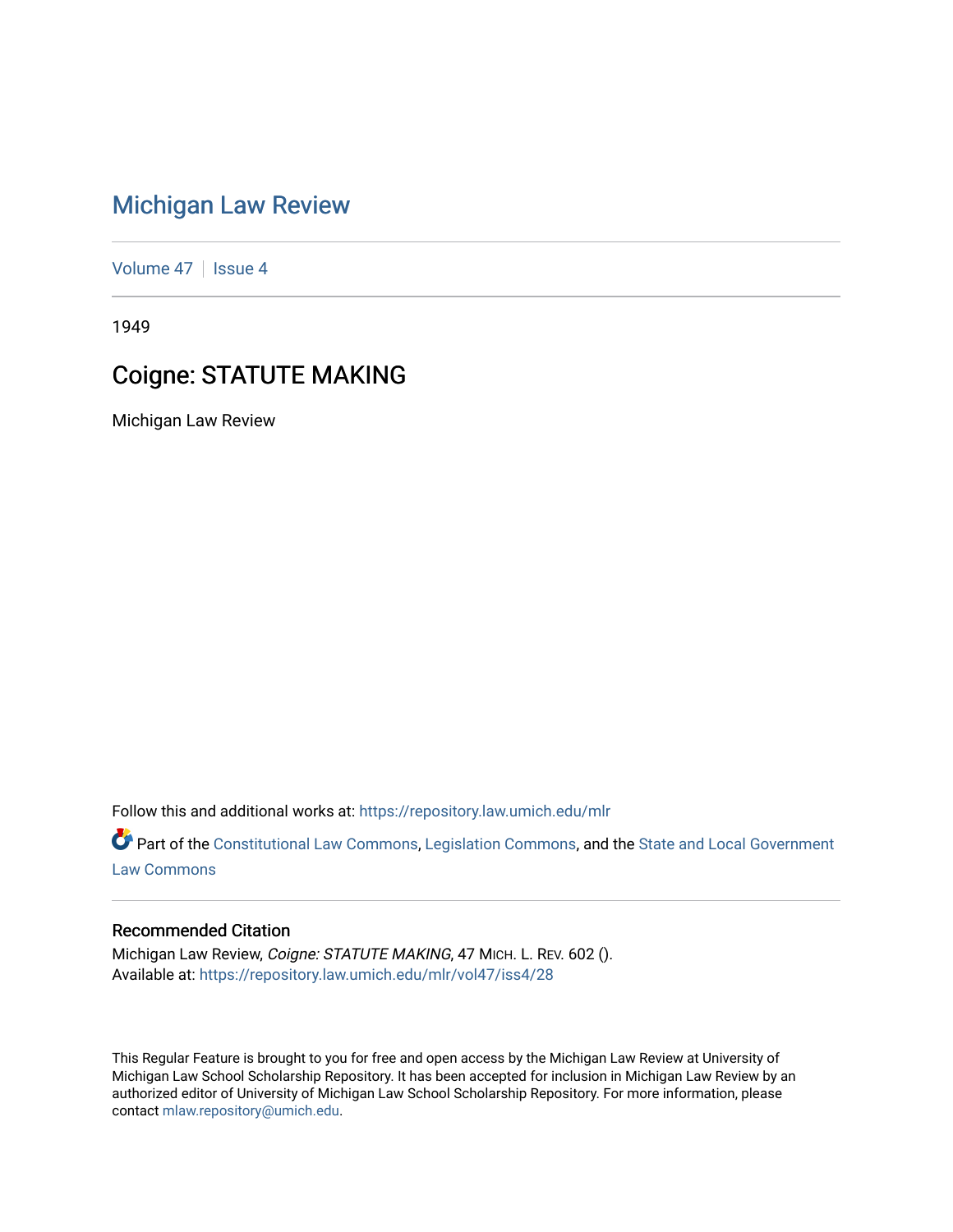STATUTE MAKING. By *Armand B. Coigne*. Chicago: Commerce Clearing House, Inc. 1948. Pp. xvii, 293. \$4.

The author of this book, a member of the Massachusetts bar, considers the various parts of the machinery used in bringing a statute into being. Although he recognizes that law takes many forms, his work is limited to statutes passed by legislative bodies, thus discarding consideration of maritime, international and common law. Due consideration is given to the influence of forces outside the legislative bodies in the forming of statutes. Legislative conferences and organizations (bicameral and unicameral) are taken into account, and their usual procedures are discussed in order and woven into a unit. A section is given over to parliamentary procedure, defining terms and explaining practices, and more than one third